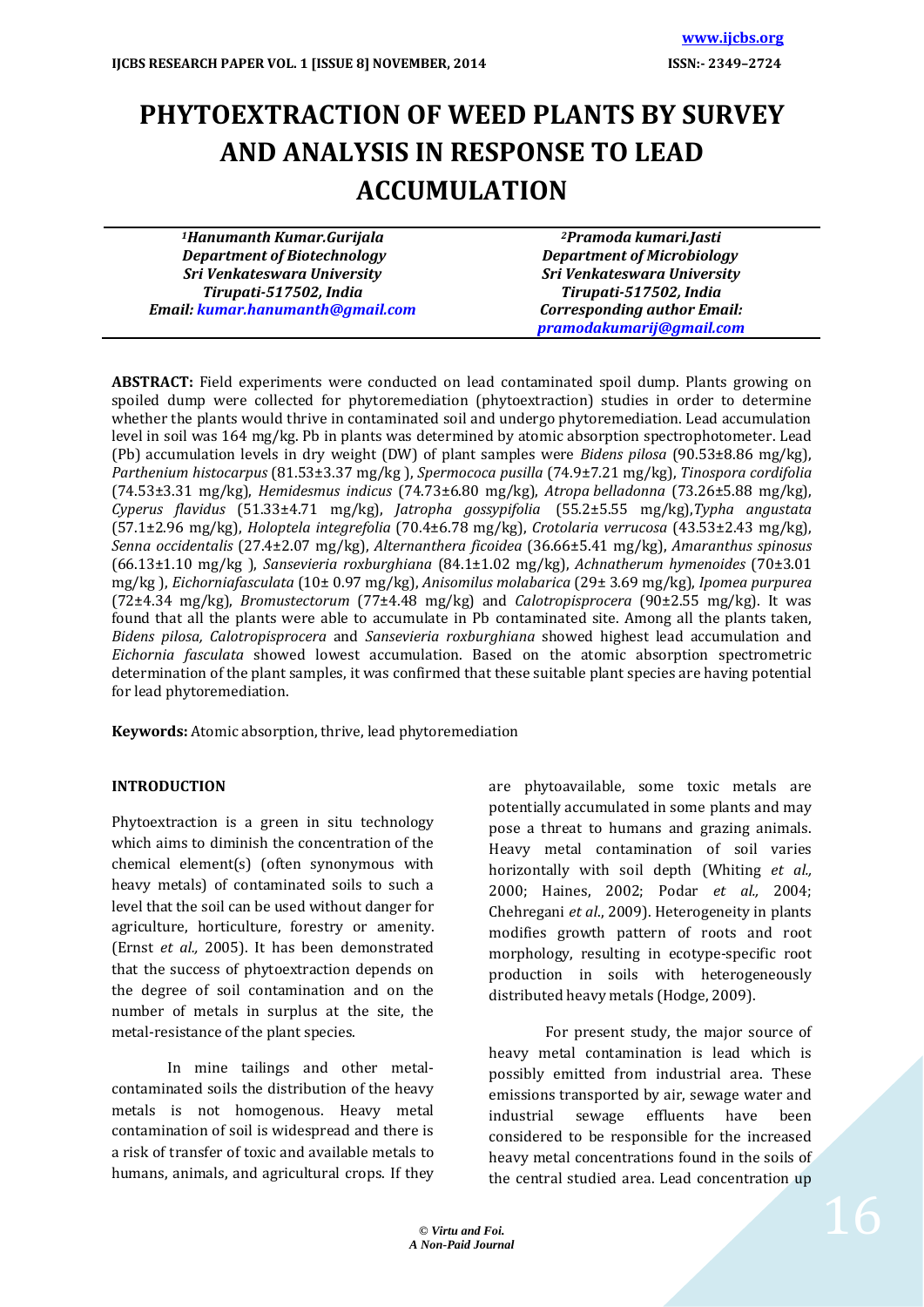to 164 mg /kg was found in most pollutant area. Concerning the health risk of the population bioavailability and mobility of heavy metals seems to be of major importance, based on the soil properties found in the study area. In order to recuperate the affected lead contaminated site by employing plants capable of accumulating high levels of contaminants. Periodical field surveys have been made to identify the metal-tolerant species that are spontaneously growing in the polluted soils, and are able to uptake lead.

The objective of this study is to carry out a preliminary assessment of lead accumulation in weed plants potentially growing in Pb contaminated site.

# **MATERIALS AND METHODS**

#### **Study Site**

The experiment was conducted in lead contaminated area near Tirupati. All the experimental weed plants were grown under natural conditions; neither agricultural practices nor irrigation were carried out. The plants used for these experiments were similar in size.

# **Soil sampling**

A total of 6 soil samples were collected from of the lead contaminated area. Another six samples of references were also collected from an area of 20 kilometers away from the industrial complex. Soil samples were collected from the surface of the soil (0-20 cm deep) and preserved. From each sampling points, five Soil samples were gathered and mixed properly to obtain a composite sample mixture. The soil sampling spots were cleared of debris before sampling. Each composite soil samples were placed in cellophane bags labeled and were taken to the laboratory for pre-treatment and analysis. In the laboratory, bulk soil samples were spread on trays and were air dried at ambient conditions for two weeks. The samples were then grounded by mortar and pestle, sieved through a 2 mm mesh, and oven-dried at 50°C for about 48 hours. The samples were then stored in polyethylene bags and re-homogenized before being used (USEPA, 2010).

#### **Plant sampling**

Weed plants were collected from contaminated site near Tirupati, India. The collected plant samples were thoroughly cleaned under running water, then with distilled water, dried and stored. Six replicates of each species were collected, although sometimes an exhaustive sampling was impossible for some species. In addition to that plant samples from an uncontaminated area (Sri Venkateswara University) were also collected as a target set. The collected plant specimens on the site were botanically identified by Dr.K.Madhavachetty, Taxonomist at Sri Venkateswara University, Tirupati, Andhra Pradesh, India.

# **Plant and soil sample digestion**

Plant and soil samples (dried weight) were digested in a  $HNO<sub>3</sub>-HClO<sub>4</sub>$  (3:1,v:v) mixture and Pb concentrations were determined by atomic absorption spectrophotometer (AAnalyst 200, Perkin-Elmer, UK)(Liu *et al*., 2010).

# **Statistical analysis**

Statistics were analyzed with SPSS version 11.0, and ANOVA was performed, with significance at p<0.05. All values were mean of six independent replicates.

#### **RESULTS AND DISCUSSION**

# **Soil characteristics**

Table- 1 illustrates the metal concentration in the studied area. The soil used in this investigation had a pH of  $5.2 \pm 0.08$ . The analysis of this soil showed the following composition: Texture: sandy loam; organic carbon (0.13±0.05); available N (68±1.20); available P ( $0.33\pm0.05$ ); available K ( $72\pm0.33$ ). The analysis revealed the contaminated site contain Pb 164.5±2.29 mg /kg in comparison with controls  $(1.27\pm0.27)$ .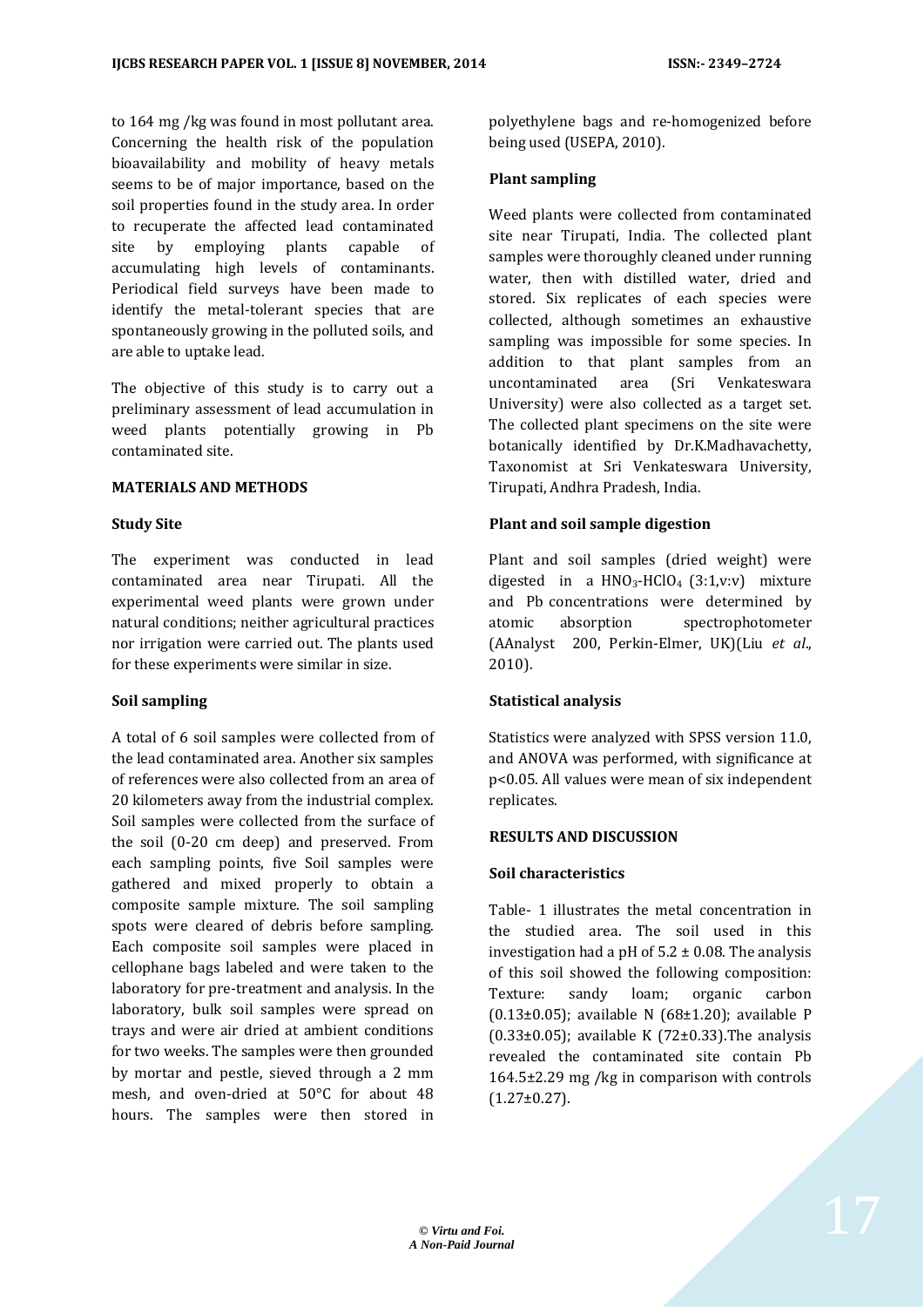| S.no | <b>Parameters</b>      | <b>Control Soil</b> | <b>Contaminated soil</b> |
|------|------------------------|---------------------|--------------------------|
| 1    | Soil Texture           | Sandy loam          | Sandy loam               |
| 2    | Soil pH                | $5.7 \pm 0.05$      | $5.2 \pm 0.08$           |
| 3    | Organic Carbon (gm/kg) | $0.23 \pm 0.02$     | $0.13 \pm 0.05$          |
| 4    | Available N (gm/kg)    | $55+2.26$           | 68±1.20                  |
| 5    | Available P (gm/kg)    | $0.41 \pm 0.02$     | $0.33 \pm 0.05$          |
| 6    | Available K (gm/kg)    | 65±1.27             | 72±0.33                  |
| 7    | Total Pb (mg/kg)       | $1.27 \pm 0.27$     | 164.5 ±2.29              |

**Table1: Soil characteristics and lead present in contaminated area**

The following species formed the predominant vegetation in the contaminated area during the collecting time *Bidens pilosa, Calotropis procera, Sansevieria roxburghiana, Parthenium histocarpus, Bromus tectorum, Tinospora cordifolia, Hemidesmus indicus, Spermococa pusilla, Atropa belladonna, Ipomea purpurea, Holoptela integrefolia, Achnatherum hymenoides, Amaranthus spinosus, Typha angustata, Jatropha gossypifolia , Cyperus flavidus, Crotolaria verrucosa, Alternanthera ficoidea, Anisomilus molabarica, Senna occidentalis,* and *Eichornia fasculata.* Plant species belonging to the Asteraceae, Rubiaceae, Menispermaceae, Agavaceae, Amaranthaceae, Poaceae, Fabaceae, Lamiaceae, Convolvulaceae and Asclepiadaceae families are the most frequently found in the contaminated soil.

#### **Pb uptake potential of plants**

Among the twenty one collected plant species selected for their ability to grow on the lead contaminated soil, and for their efficiency in accumulating lead, the range of accumulation varied from 10-90 mg/ kg DW (Table 2).

| S.No | <b>Species</b>        | Family           | Pb (mg/kg DW)    |
|------|-----------------------|------------------|------------------|
| 1.   | Bidens pilosa         | Asteraceae       | $90.53 \pm 8.86$ |
| 2.   | Parthenium            | Asteraceae       | 81.53±3.37       |
|      | histocarpus           |                  |                  |
| з.   | Spermococa pusilla    | Rubiaceae        | 74.9±7.21        |
| 4.   | Tinospora cordifolia  | Menispermaceae   | $74.53 \pm 3.31$ |
| 5.   | Hemidesmus indicus    | Apocynaceae      | $74.73 \pm 6.80$ |
| 6.   | Atropa belladonna     | Solanaceae       | 73.26±5.88       |
| 7.   | Cyperus flavidus      | Cyperaceae       | $51.33 \pm 4.71$ |
| 8.   | Jatropha gossypifolia | Euphorbiaceae    | $55.2 \pm 5.55$  |
| 9.   | Typha angustata       | Typhaceae        | $57.1 \pm 2.96$  |
| 10.  | Holoptela             | Ulmaceae         | $70.4 \pm 6.78$  |
|      | integrefolia          |                  |                  |
| 11.  | Crotolaria verrucosa  | Fabaceae         | $43.53 \pm 2.43$ |
| 12.  | Senna occidentalis    | Caesalpinioideae | $27.4 \pm 2.07$  |
| 13.  | Alternanthera         | Amaranthaceae    | $36.66 \pm 5.41$ |
|      | ficoidea              |                  |                  |
| 14.  | Amaranthus spinosus   | Amaranthaceae    | $66.13 \pm 1.10$ |
| 15.  | Sansevieria           | Agavaceae        | 84.1±1.02        |
|      | roxburghiana          |                  |                  |
| 16.  | Achnatherum           | Poaceae          | 70±3.01          |
|      | hymenoides            |                  |                  |
| 17.  | Eichornia fasculata   | Fabaceae         | 10±0.97          |
| 18.  | Anisomilus            | Lamiaceae        | 29±3.69          |
|      | molabaricus           |                  |                  |
| 19.  | Ipomea purpurea       | Convolvulaceae   | $72 + 4.34$      |
| 20.  | Bromus tectorum       | Poaceae          | $77 + 4.48$      |
| 21.  | Calotropis procera    | Asclepiadaceae   | 90±2.55          |

**Table 2 Total lead concentrations in the weed plants of contaminated area**

Mean (range) concentrations of heavy metal lead (mg /kg DW) for the species sampled (n=6)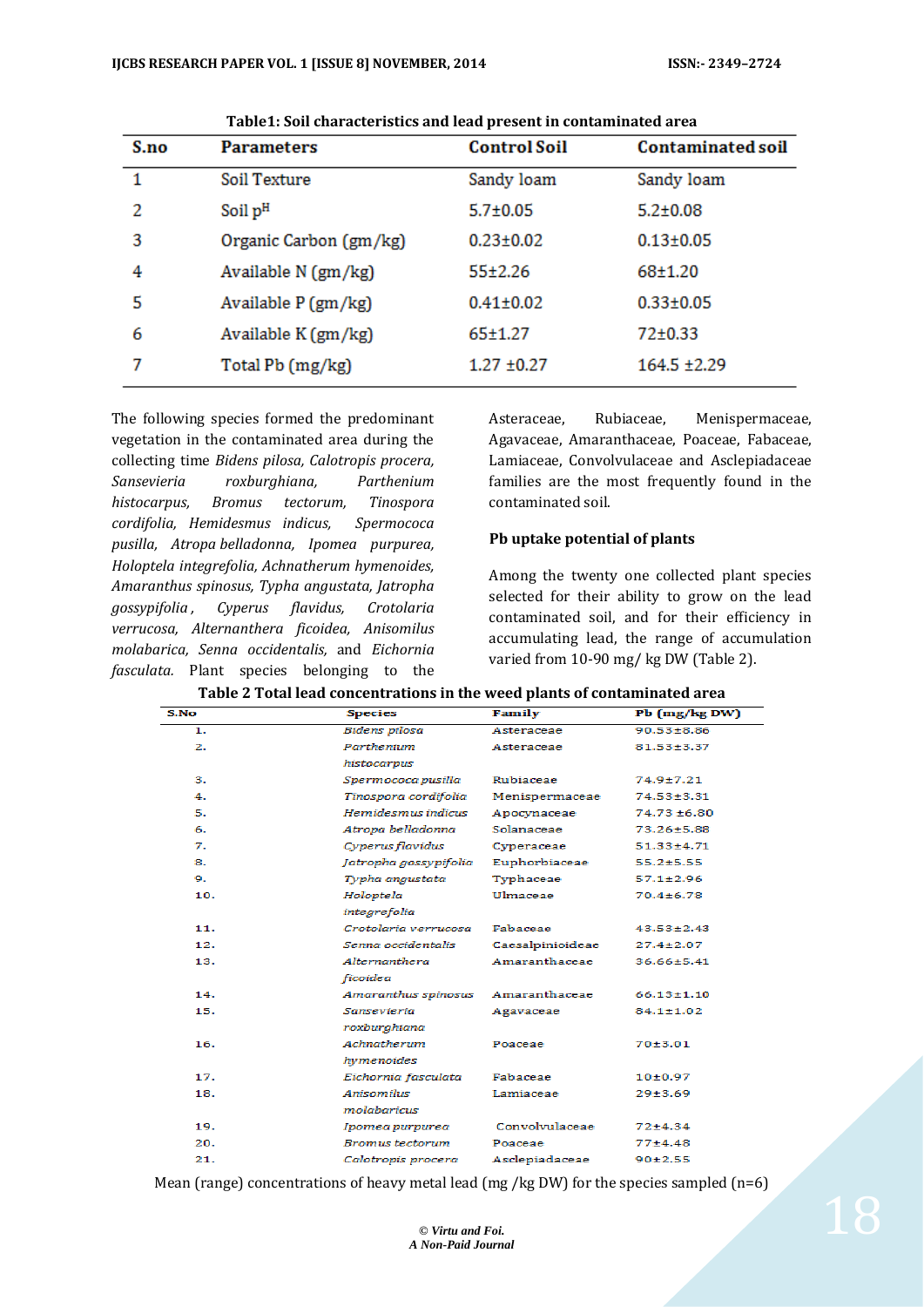Accumulation and distribution of heavy metals in plant tissues are important aspects to evaluate the role of plant in remediation of metalliferous soils (Pichtel and Bradway, 2008). Pb increased from the values obtained in the order from maximum to minimum was *Bidens pilosa, Calotropis procera, Sansevieria roxburghiana*, *Parthenium histocarpus*, *Bromus tectorum*, *Tinospora cordifolia*, *Hemidesmus indicus*, *Spermococa pusilla*, *Atropa belladonna*, *Ipomea purpurea*, *Holoptela integrefolia*, *Achnatherum hymenoides*, *Amaranthus spinosus*,

*Typha angustata*, *Jatropha gossypifolia*, *Cyperus flavidus*, *Crotolaria verrucosa*, *Alternanthera ficoidea*, *Anisomilus molabarica*, *Senna occidentalis*, *Eichornia fasculata*. Here with phytoextraction technique the risk of pollutant dispersal into the environment is minimized. Moreover, it is noticeable that *Bidens pilosa*, *Calotropis procera, Spermococa pusilla, Tinospora cordifolia* and *Hemidesmus indicus* removal efficiencies are similar, which is indicative of admitting that the absorption of lead into the bodies is constant.

|                          | рино           |                |                 |
|--------------------------|----------------|----------------|-----------------|
| Plant name               | <b>Roots</b>   | Shoot          | Leaves          |
| Bidens pilosa            | $77.6 \pm 1.2$ | $70.4 \pm 2.4$ | $123.6 \pm 2.0$ |
| Parthenium histocarpus   | $79.2 \pm 1.3$ | $80 + 2.6$     | $85.4 \pm 2.8$  |
| Spermococa pusilla       | Nil            | $80 + 2.5$     | $69.8 \pm 2.4$  |
| Tinospora cordifolia     | $78 + 2.2$     | $71.4 \pm 1.1$ | $74.2 \pm 3.8$  |
| Sansevieria roxburghiana | $83.8 \pm 2.2$ | Nil            | $84.4 \pm 2.1$  |
| Achnatherum hymenoides   | $43.6 \pm 2.5$ | 85.8±2.02      | $80.6 \pm 2.4$  |
| Eichornia fasculata      | $7 + 0.5$      | 13±0.4         | $11.5 \pm 0.2$  |
| Anisomilus molabaricus   | $27 + 1.2$     | $29 + 1.3$     | $32+2.2$        |
| Ipomea purpurea          | $77 + 3.2$     | 61±3.4         | $80 + 3.7$      |
| <b>Bromus</b> tectorum   | $84 + 2.4$     | 69±3.6         | $76 + 3.5$      |
| Calotropis procera       | 90±2.2         | $87 + 2.2$     | 92±2.3          |
| Hemidesmus indicus       | $82.6 \pm 3.5$ | $67 + 3.2$     | 74.6±3.4        |
| Atropa belladonna        | $65 \pm 2.4$   | $69.2 \pm 2.2$ | $85.6 \pm 2.6$  |
| Cyperus flavidus         | $43.4 \pm 1.2$ | $51.8 \pm 1.2$ | $58.8 \pm 1.3$  |
| Jatropha gossypifolia    | $48.8 \pm 1.6$ | $58 + 1.3$     | $58.8 \pm 1.5$  |
| Typha angustata          | $54 + 1.8$     | 55±1.2         | $59.2 \pm 2.4$  |
| Holoptela integrefolia   | $60.4 \pm 2.4$ | $66 + 1.3$     | $84.8 \pm 1.5$  |
| Crotolaria verrucosa     | $66.8 \pm 3.2$ | $39.2 \pm 2.4$ | $24.6 \pm 2.4$  |
| Senna occidentalis       | Nil            | $22.4 \pm 1.5$ | $32.4 \pm 1.4$  |
| Alternanthera ficoidea   | 31±1.1         | $41.8 \pm 1.5$ | $37.2 \pm 2.2$  |
| Amaranthus spinosus      | $67.2 \pm 1.4$ | $66.2 \pm 1.4$ | $65 + 2.3$      |
|                          |                |                |                 |

| Table: 3 Illustrates the lead accumulation levels of roots, shoots and leaves in all experimental |  |
|---------------------------------------------------------------------------------------------------|--|
| nlante                                                                                            |  |

Mean  $\pm$ SD for concentrations of heavy metal lead (mg /kg DW) for the species sampled (n=6).

The heavy metal, lead concentrations in the shoots of the plants collected on polluted soils were significantly higher than those of the roots and leaves. The highest accumulation levels in roots were observed in *Calotropis procera*  (90±2.2mg/kg DW), shoots *Achnatherum hymenoides* (85.8±2.02mg/kg DW) and leaves

were observed in *Bidens pilosa* (123.6±2.0 mg/kg DW)*.*In the overall plant parts taken the highest lead levels were observed in leaves followed by roots and shoots. Establishing the agronomic management practices to the abovementioned species allow us to utilize their